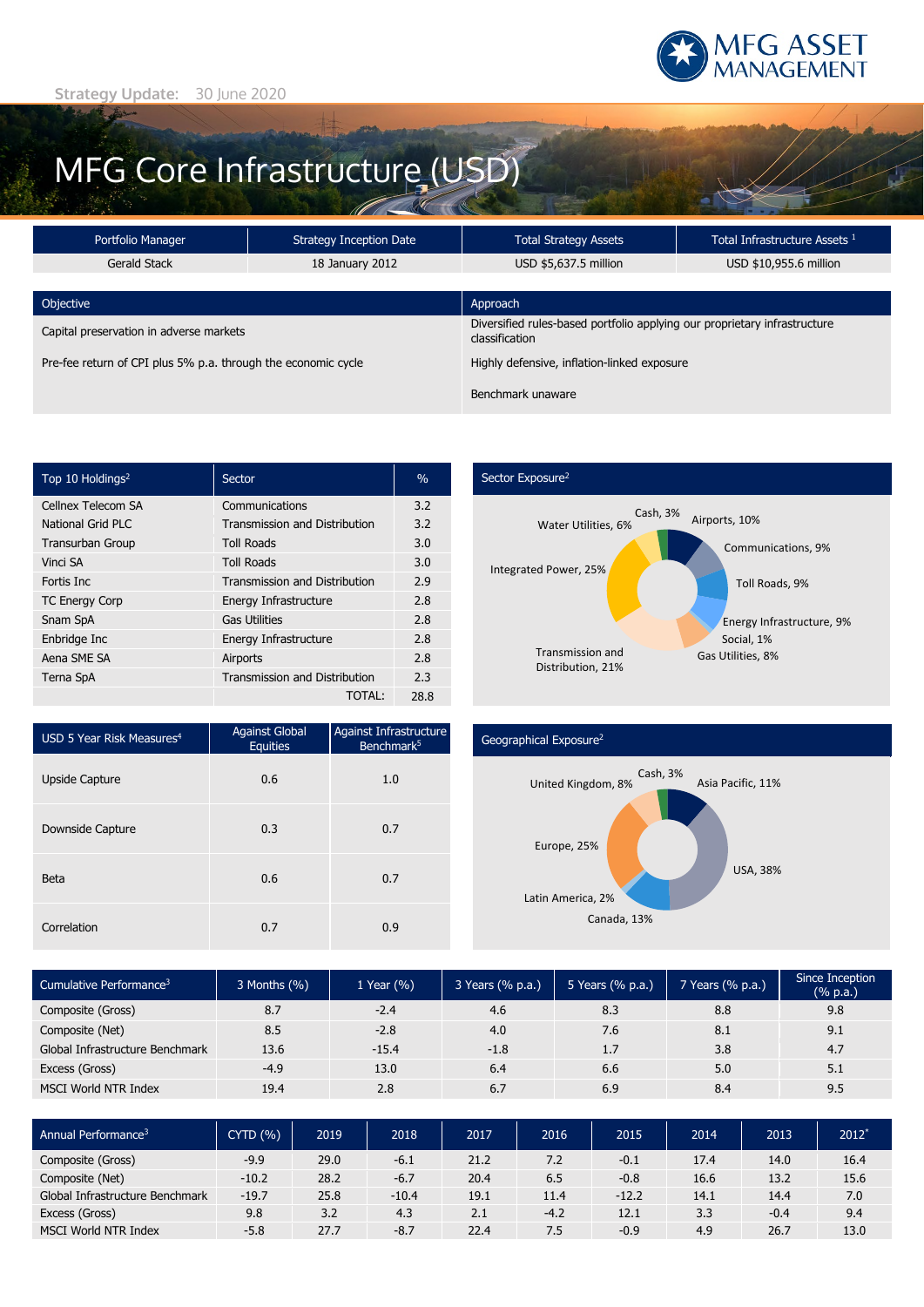1 Comprised of all Infrastructure Strategies.

2 The data is based on a representative portfolio for the strategy. Refer to the GIPS Disclosure below for further information. Sectors are internally defined. Geographical exposure is by domicile of listing. Exposures may not sum to 100%/total due to rounding.

3 Returns are for the Global Core Infrastructure Composite and denoted in USD. Performance would vary if returns were denominated in a currency other than USD. Refer to the GIPS Disclosure section below for further information. Composite (Net) returns are net of fees charged to clients and have been reduced by the amount of the highest fee charged to any client employing that strategy during the period under consideration. Actual

tees may vary depending on, among other things, the applicable fee schedule and portfolio size. Fees are available upon request.<br>4 Risk measures are for the Global Core Infrastructure Composite before fees. The Global Equi

5 The Benchmark or Global Infrastructure benchmark is comprised of the following: from inception to 31 December 2014 the benchmark is UBS Developed Infrastructure & Utilities NTR Index and from 1 January 2015<br>onwards, the Global Infrastructure Index NTR.

Returns are only for part year.

#### **IMPORTANT NOTICE**

This material is being furnished to you to provide summary information regarding Magellan Asset Managementh Limited trading as MFG Asset Management (**'MFG Asset Management'**) and an investment fund or<br>investment strategy m investment or other advice. In making an investment decision, you must rely on your own examination of any offering documents relating to the Strategy.

The investment program of the Strategy presented herein is speculative and may involve a high degree of risk. The Strategy is not intended as a complete investment program and is suitable only for sophisticated investors who can bear the risk of loss. The Strategy may lack diversification, which can increase the risk of loss to investors. The Strategy's performance may be volatile. Past performance is not necessarily indicative o future results and no person guarantees the future performance of the Strategy, the amount or timing of any return from it, that asset allocations will be met, that it will be able to implement its investment strategy or t statements involve known and unknown risks, uncertainties and other factors, and undue reliance should not be placed thereon. This material may contain 'forward-looking statements'. Actual events or results or the actual performance of an MFG Asset Management financial product or service may differ materially from those reflected or contemplated in such forward-looking statements. The Strategy will have limited liquidity, no<br>seconda and other expenses of the Strategy will reduce trading profits, if any, or increase losses.

No representation or warranty is made with respect to the correctness, accuracy, reasonableness or completeness of any of the information contained in this material. This information is subject to change at any time and no person has any responsibility to update any of the information provided in this material. This material may include data, research and other information from third party sources. MFG Asset Management makes no<br>guarantee losses, loss of opportunity or incidental or punitive damages.

No distribution of this material will be made in any jurisdiction where such distribution is not authorised or is unlawful. This material does not constitute, and may not be used for the purpose of, an offer or solicitatio contained within it may not be reproduced, or disclosed, in whole or in part, without the prior written consent of MFG Asset Management. Further information regarding any benchmark referred to herein can be found at www.mfgam.com.au. Any trademarks, logos, and service marks contained herein may be the registered and unregistered trademarks of their respective owners.

<u>United Kingdom</u> - This material does not constitute an offer or inducement to engage in an investment activity under the provisions of the Financial Services and Markets Act 2000 (FSMA). This material does not form part<br>o in circumstances that will not constitute a financial promotion for the purposes of section 21 of the FSMA as a result of an exemption contained in the FSMA 2000 (Financial Promotion) Order 2005 as set out below. This<br>mate

<u>United States of America</u> - This material is not intended as an offer or solicitation for the purchase or sale of any securities, financial instrument or product or to provide financial services. It is not the intention o available upon request and also may be found in Part II of MFG Asset Management's Form ADV.

The Global Infrastructure Benchmark is comprised of the following: from inception to 31 December 2014 the benchmark is UBS Developed Infrastructure & Utilities Index Net Total Return and from 1 January 2015 the benchmark is S&P Global Infrastructure Net Total Return Index. The benchmark changed because UBS discontinued their index series.<br>The UBS Developed Infrastructure & Utilities Index Net Total Return is a market capitalisati

assume the reinvestment of all distributions of capital gain and net investment income using a tax rate applicable to non-resident institutional investors who do not benefit from double taxation treaties.<br>The S&P Global In double taxation treaties.

#### **GLOBAL INVESTMENT PERFORMANCE STANDARDS (GIPS®) DISCLOSURE**

Magellan Asset Management Limited, doing business as MFG Asset Management in jurisdictions outside Australia and New Zealand, (MFG Asset Management) claims compliance with the Global Investment Performance Standards (GIPS ®)

For the purpose of complying with GIPS, the Firm is defined as all discretionary portfolios managed by MFG Asset Management, excluding portfolios managed by brands operating as distinct business entities. MFG Asset Management is a wholly-owned subsidiary of the publicly listed company Magellan Financial Group Limited. MFG Asset Management is based in Sydney, Australia. Total Firm assets is defined as all assets managed by MFG<br>Asset M

The Global Core Infrastructure composite is a global strategy investing in strictly defined or "pure" infrastructure companies (typically 80-100). The filtered investment universe is comprised of stocks that 1. generate reliable income streams, 2. benefit from inflation protection and have an appropriate capital structure. The investment objective of the strategy is to minimise the risk of permanent capital loss; and achieve superior risk

To achieve investment objectives, the composite may also use derivative financial instruments including, but not limited to, options, swaps, futures and forwards. Derivatives are subject to the risk of changes in the marke may reduce its returns.

A copy of the composite's GIPS compliant presentation and/or the firm's list of composite descriptions are available upon request by emailing client.reporting@magellangroup.com.au

The representative portfolio is an account in the composite that closely reflects the portfolio management style of the strategy. Performance is not a consideration in the selection of the representative portfolio. The characteristics of the representative portfolio may differ from those of the composite and of the other accounts in the composite. Information regarding the representative portfolio and the other accounts in the composite is available upon request.